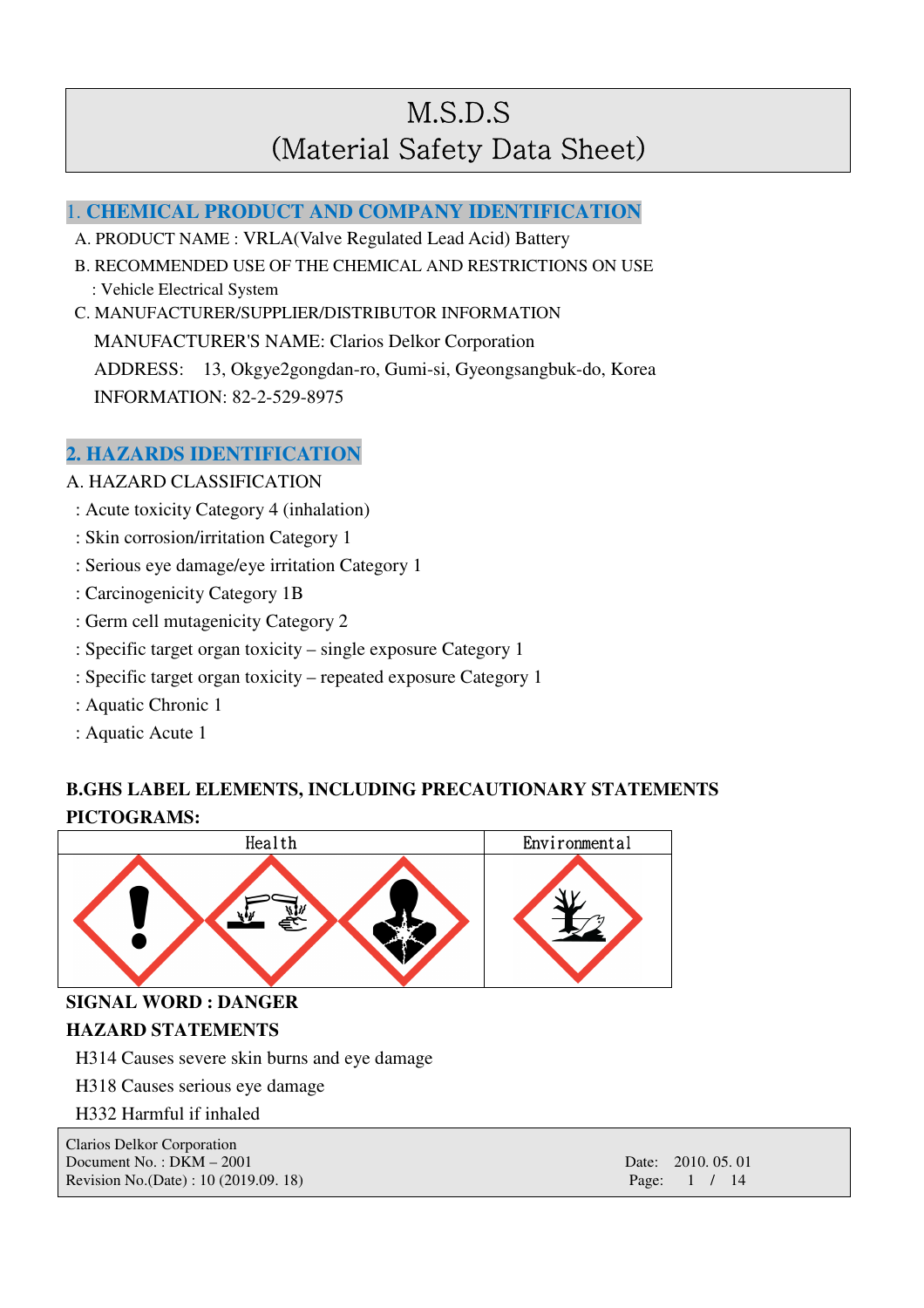H341 Suspected of causing genetic defects

H350 May cause cancer

H370 Causes damage to organs

H372 Causes damage to organs through prolonged or repeated exposure

H400 Very toxic to aquatic life

# **PRECAUTIONARY STATEMENTS**

## **PREVENTION**

P201 Obtain special instructions before use.

P202 Do not handle until all safety precautions have been read and understood.

P250 Do not subject to grinding/shock friction.

P260 Do not breathe dust/fume/gas/mist/vapours/spray

P261 Avoid breathing dust/fume/gas/mist/vapours/spray

P264 Wash ... thoroughly after handling

P270 Do not eat, drink or smoke when using this product

P271 Use only outdoors or in a well-ventilated area.

P273 Avoid release to the environment.

P280 Wear protective gloves/protective clothing/eye protection/face protection.

P281 Use personal protective equipment as required.

## **RESPONSE**

P301+P330+P331 IF SWALLOWED: Rinse mouth. Do NOT induce vomiting.

P303+P361+P353 IF ON SKIN (or hair): Take off immediately all contaminated clothing. Rinse skin with water/shower.

P304+P340 IF INHALED: Remove victim to fresh air and keep at rest in a position comfortable for breathing.

P305+P351+P338 IF IN EYES: Rinse cautiously with water for several minutes.

Remove contact lenses, if present and easy to do. Continue rinsing.

P307+P311 IF exposed: Call a POISON CENTER or doctor/physician.

P308+P313 IF exposed or concerned: Get medical advice/attention.

P310 Immediately call a POISON CENTER or doctor/physician.

P312 Call a POISON CENTER or doctor/physician if you feel unwell.

P314 Get medical advice/attention if you feel unwell.

| Clarios Delkor Corporation             |                    |
|----------------------------------------|--------------------|
| Document No.: $DKM - 2001$             | Date: 2010, 05, 01 |
| Revision No. (Date) : 10 (2019.09. 18) | Page: $2 / 14$     |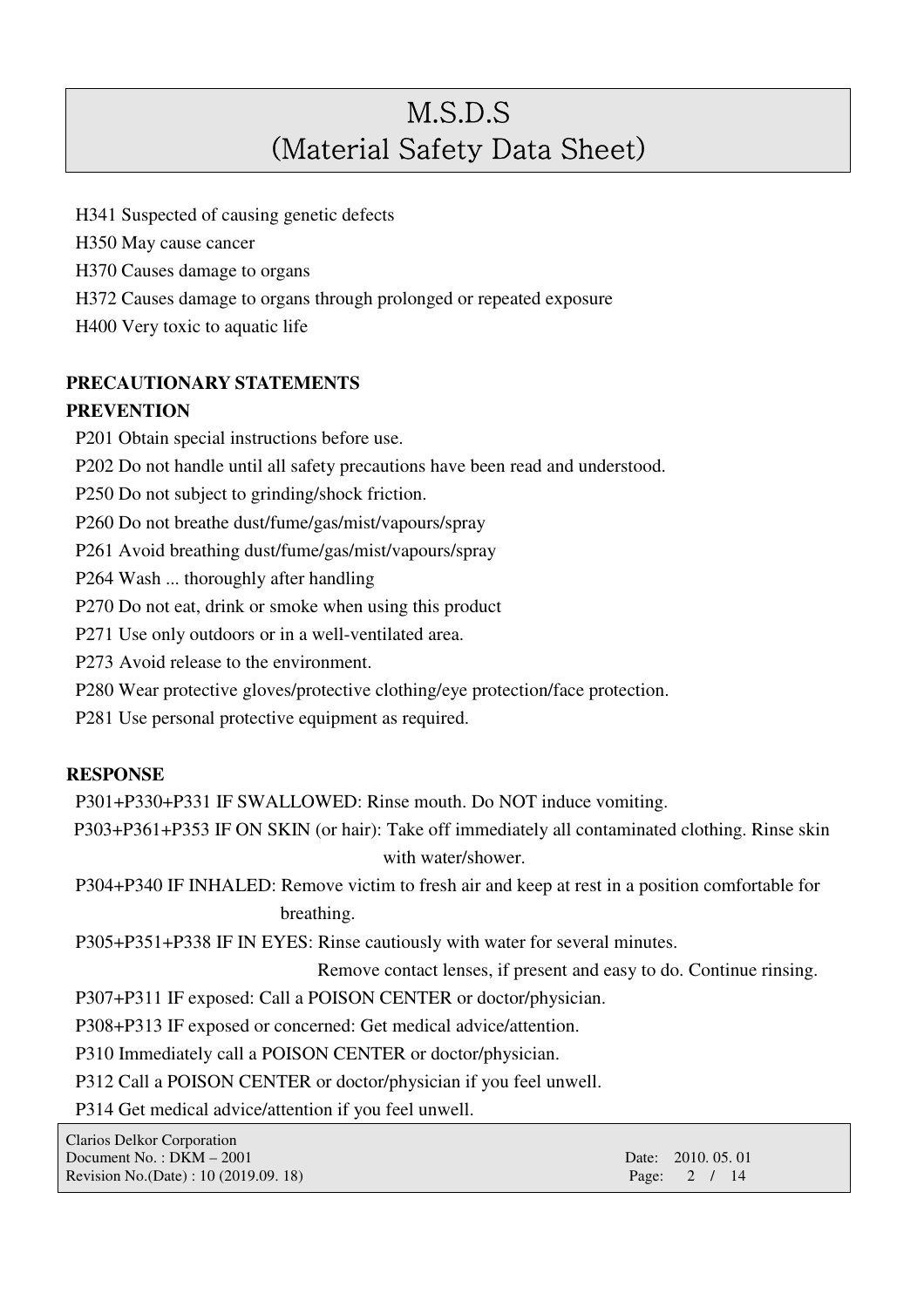P321 Specific treatment (see ... on this label).

P363 Wash contaminated clothing before reuse.

P391 Collect spillage.

### **STORAGE**

P405 Store locked up.

### **DISPOSAL**

P501 Dispose of contents/container in accordance with local / regional/national regulations

### **C.OTHER HAZARDS WHICH DO NOT RESULT IN CLASSIFICATION**

**(e.g. Dust explosion hazards)** 

: NFPA/HMIS Rating

Health=3, Flammability=0, Instability=1

 $(0 = \text{Insignificant 1} = \text{Slight 2} = \text{Modern 3} = \text{High 4} = \text{Extreme})$ 

| CAS#             | <b>COMMON NAME</b>                               | $WT\%$      | <b>TLV</b><br>mg/m <sup>3</sup><br><b>ACGI</b><br>Н | <b>PEL</b><br>mg/m <sup>3</sup><br><b>OSHA</b> | <b>OTHER</b><br><i>in</i><br>mg/m <sup>3</sup> |
|------------------|--------------------------------------------------|-------------|-----------------------------------------------------|------------------------------------------------|------------------------------------------------|
| 7439-92-1        | Lead                                             | $65 - 75$   | 0.05                                                | 0.05                                           | MSHA - air 0.15 TWA                            |
| 7664-93-9        | About 40% dilute<br>sulfuric<br>acid $(H_2SO_4)$ | $18 - 25$   |                                                     |                                                | <b>ACGIH STEL 3</b>                            |
| Mixture          | Polypropylene                                    | $5-10$      | <b>Not</b>                                          | <b>Not</b>                                     | Not Est.                                       |
|                  |                                                  |             | Est.                                                | Est.                                           |                                                |
|                  | Separator (Glass Fiber)                          | $1.5 - 2.5$ |                                                     |                                                |                                                |
| $9003-07-0$ (PP) | PP (synthetic resin), Rubber,                    | $1\%$ or    |                                                     |                                                |                                                |
|                  | etc.                                             | below       |                                                     |                                                |                                                |

## **3. COMPOSITION & INFORMATION ON INGREDIENTS**

### **4. FIRST-AID MEASURES**

- A. EYE CONTACT : Force eyes open and rinse with clean, cool, running water for 15 minutes. Do not use eye drops or other medication unless advised to do so by a doctor. Seek medical attention immediately after rinsing.
- B. SKIN CONTACT : Flush the exposed skin with large amounts of water for 15 minutes.

Remove contaminated clothing. Seek medical attention.

C. INHALATION : Remove from exposure. Seek medical attention.

Clarios Delkor Corporation Document No. : DKM – 2001 **Date: 2010. 05. 01** Date: 2010. 05. 01 Revision No.(Date) : 10 (2019.09. 18) Page: 3 / 14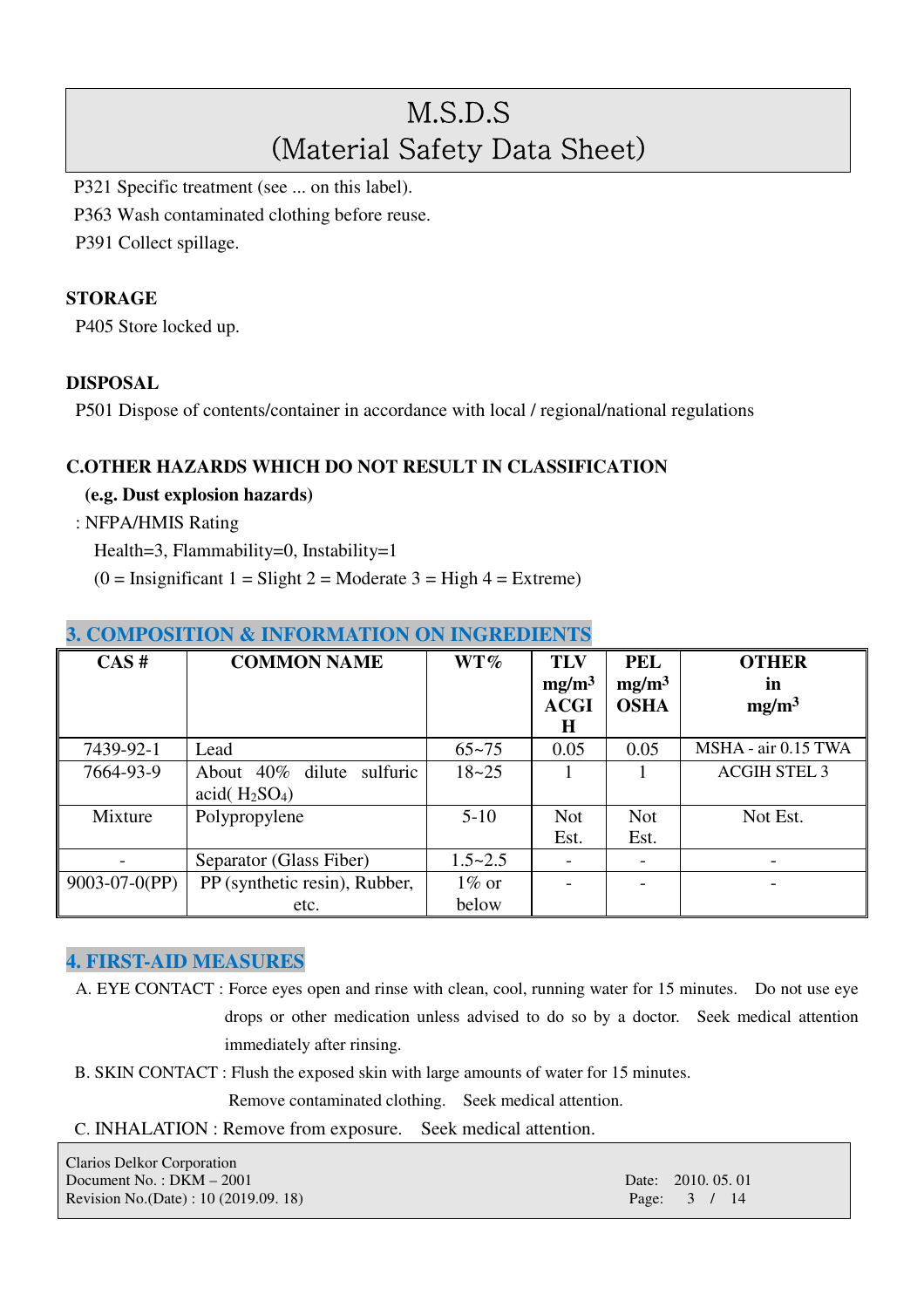D. INGESTION : Give large quantities of water; Do NOT induce vomiting or aspiration into the lungs may occur and can cause permanent injury or death; consult physician.

## **5. FIRE-FIGHTING MEASURES**

A. SUITABLE (AND UNSUITABLE) EXTINGUISHING MEDIA

- : Class ABC extinguisher, carbon dioxide, foam, halon, water spray.
- B. SPECIFIC HAZARDS ARISING FROM THE CHEMICAL
- : Acid mists and vapors, toxic fumes from burning plastic.

Highly flammable hydrogen gas is generated during charging and operation of batteries. If ignited by burning cigarette, naked flame or spark, may cause battery explosion with dispersion of casing fragments and corrosive liquid electrolyte.

C. SPECIAL PROTECTIVE EQUIPMENT AND PRECAUTIONS FOR FIRE FIGHTERS

Wear self-contained breathing apparatus (SCBA) and full fire-fighting protective clothing.

Special Fire Fighting Procedures: Cool exterior of battery if exposed to fire to prevent rupture.

Acid mists and vapors in a fire are corrosive. Wear protective clothing and use self-contained breathing apparatus (SCBA).

Unusual Fire and Explosion Hazards:

• Hydrogen and oxygen gases are produced during normal battery operation and charging. These gases escape through the battery vents and may form an explosive atmosphere around the battery if

## **6. ACCIDENTAL RELEASE OF MATERIAL**

- A. NECESSARY MEASURES AND PROTECTIVE GEAR TO PROTECT HUMANS :
	- Do not breathe dust/fume/gas/mist/vapours/spray

Wash ... thoroughly after handling

Do not eat, drink or smoke when using this product

Use only outdoors or in a well-ventilated area.

Wear protective gloves/protective clothing/eye protection/face protection.

B.NECESSARY MEASURES TO PROTECT ENVIRONMENT :

Avoid release to the environment

Do not release unneutralized acid.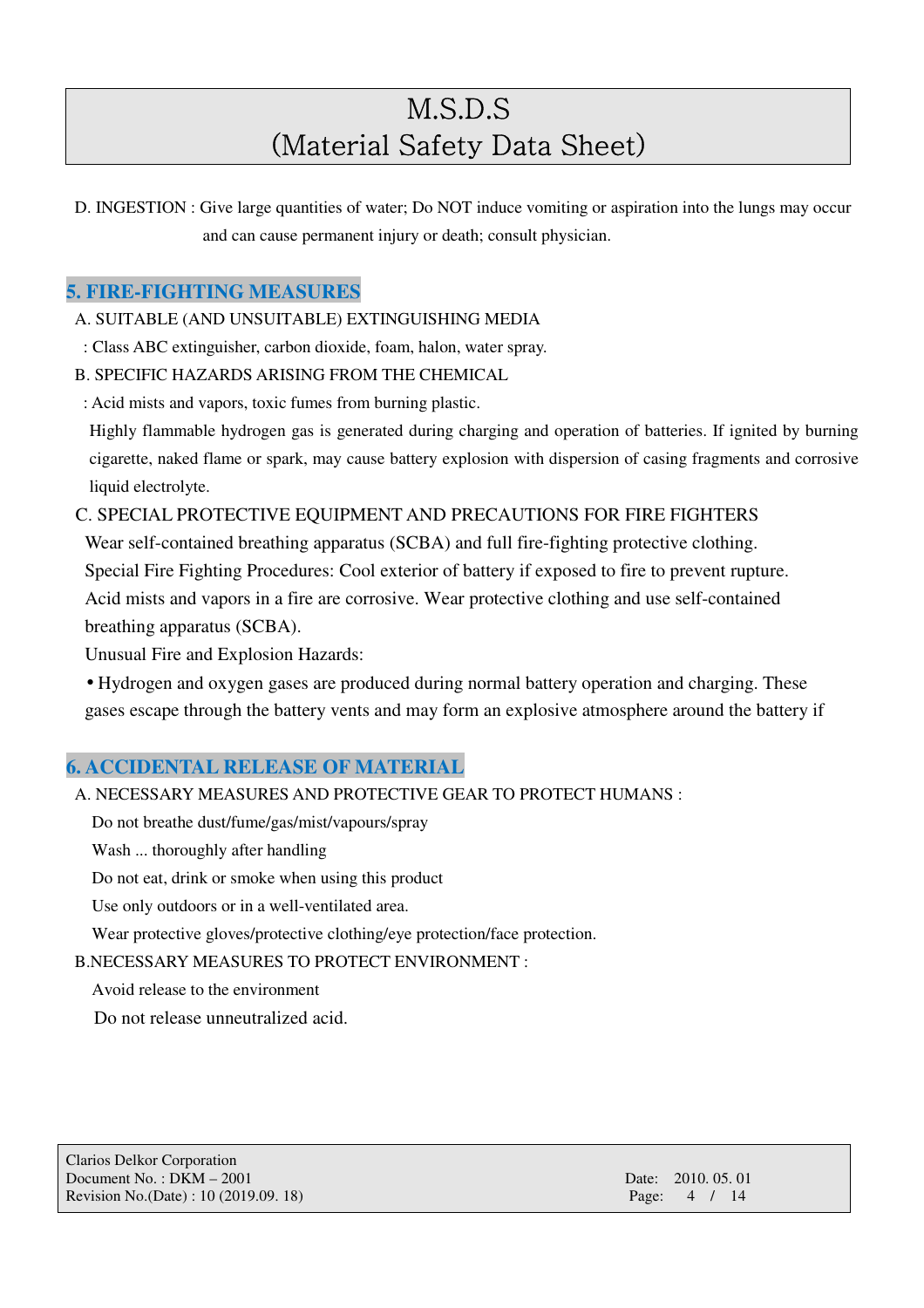## C. METHODS AND MATERIALS FOR CONTAINMENT AND CLEANING UP

Small spill: Neutralize the spill with baking soda, household ammonia and/or water. Rinse clean. Large spill: Remove combustible materials and all sources of ignition. Contain spill by dinking with soda ash (sodium carbonate) or quicklime (calcium oxide). Cover spill with neutralizing agent such as soda ash or quicklime. Mix well. When mixture is neutral collect the residue in a suitable container and dispose of per local, state and federal waste regulations. Wear acid resistant boots, face shield, chemical splash goggles, and acid resistant gloves. Do not release unneutralized acid. Heated. Combustion can produce carbon dioxide and carbon monoxide. Will release an explosive hydrogen/oxygen gas mixture. Oxides of lead, lead and/or lead compounds may be released. Sulfuric acid may release sulfur dioxide and/or sulfur trioxide.

## **7. HANDLING AND STORAGE**

## A. PRECAUTIONS FOR SAFE HANDLING :

Use a battery carrier to lift battery or place hands at opposite corners to avoid spilling acid through the vents. Avoid contact with internal components of batteries. Do not tilt batteries to an angle greater than 45 degrees. Do not smoke when working near a battery.

B. CONDITIONS FOR SAFE STORAGE (INCLUDING ANY INCOMPATIBILITIES) Avoid direct conductive connection across positive and negative terminals to prevent short circuit. Batteries must be kept in an upright position away from ignition sources. Stack batteries so as to prevent accidental contact between terminal and/or other damage to terminals or containers. Whenever feasible, store on shipping pallet or rack. Do not stack loaded pallets or racks on top of other batteries. Store batteries in cool, well-ventilated location. Keep a supply of neutralizing agent in or near the storage area for emergency use. Avoid storage in areas exposed to heat or solar buildup. When batteries are completely discharged, the electrolyte will freeze when stored below 20°F. Fully charged batteries may be stored at temperatures as low as -  $20^{\circ}$ F.

## **8. EXPOSURE CONTROLS**

A. OCCUPATIONAL EXPOSURE LIMIT(S), BIOLOGICAL EXPOSURE STANDARD : Korea Standard - LEAD (TWA 0.05 mg/m<sup>3)</sup>, Sulfuric Acid (TWA 0.2 mg/m<sup>3</sup>, STEL 0.6 mg/m<sup>3</sup>) ACGIH - LEAD (TWA  $0.05 \text{ mg/m}^3$ ), Sulfuric Acid (TWA  $0.2 \text{ mg/m}^3$ )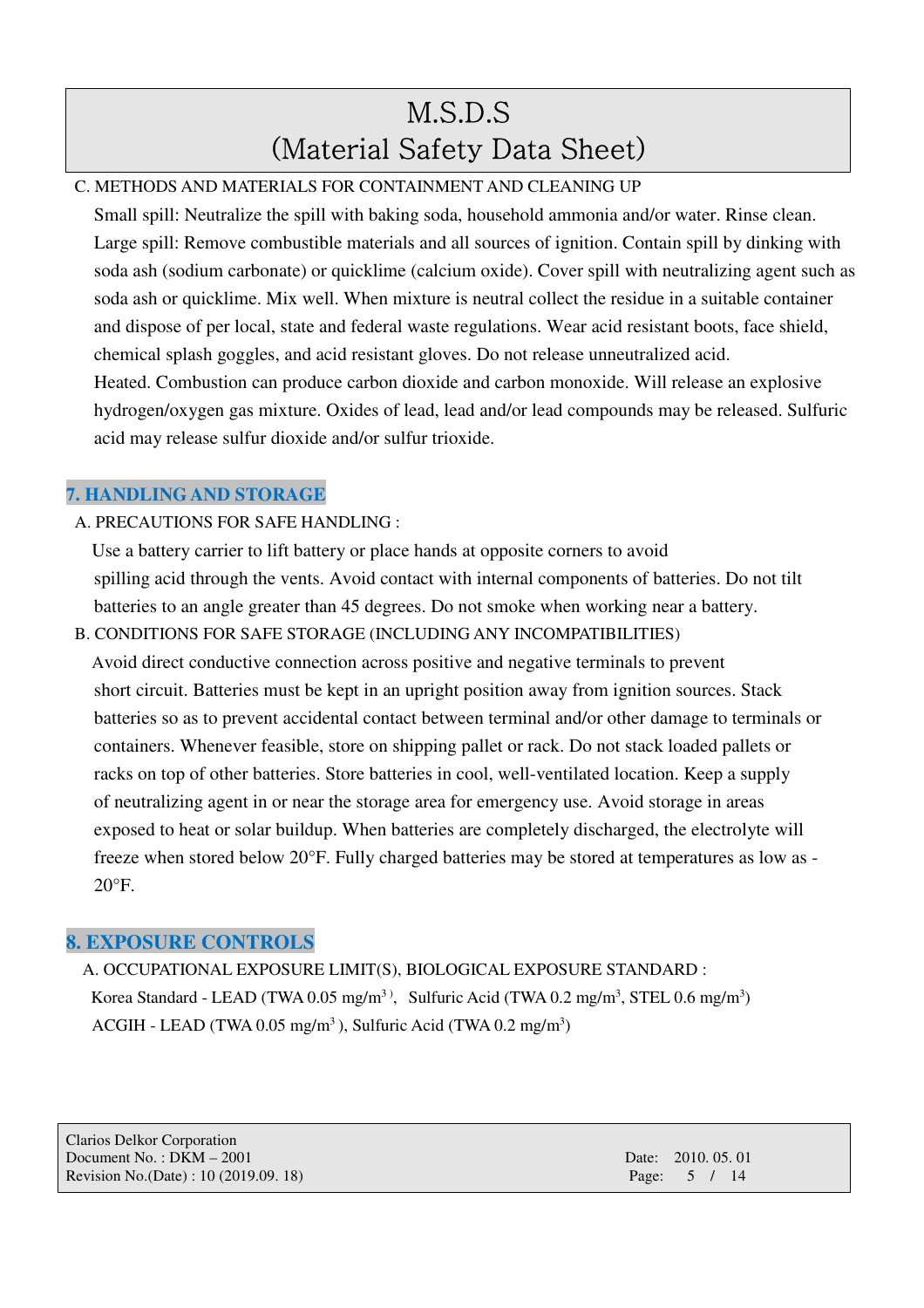#### B. APPROPRIATE ENGINEERING CONTROLS :

 Store and handle in well-ventilated area. If mechanical ventilation is used, components must be acid-resistant. Handle batteries cautiously, do not tip to avoid spills. Make certain vent caps are on securely. If battery case is damaged, avoid bodily contact with internal components. Wear protective clothing, eye and face protection, when filling, charging, or handling batteries. Do not allow metallic materials to simultaneously contact both the positive and negative terminals of the batteries. Charge batteries in areas with adequate ventilation. General dilution ventilation is acceptable.

### C. INDIVIDUAL PROTECTION MEASURES

Respiratory Protection: Use NIOSH approved respiratory protection when concentrations exceed exposure guidelines.

Eye Protection : Chemical splash goggles or a full-face shield with safety glasses.

Hand protection : If battery case is damaged, use rubber or plastic acid-resistant gloves with elbowlength gauntlet, acid-resistant apron, clothing and boots.

Body protection : Lab apron, acid resistant steel-toed boots and protective clothing.

#### **9. PHYSICAL AND CHEMICAL PROPERTIES**

- A. APPEARANCE (PHYSICAL STATE, COLOUR etc.) : A manufactured article cased in plastic with a sealed case, terminals and flame arrestor vent caps. Case color varies.
- B. ODOR : Product is essentially odorless.
- C. ODOR THRESHOLD: Not available.
- D.  $pH : pH \le 1$  (Sulfuric acid)
- E. MELTING POINT/FREEZING POINT : Not available.
- F. INITIAL BOILING POINT AND BOILING RANGE : Not available.
- G. FLASH POINT: Non-flammable. : Not available.
- H. EVAPORATION RATE: Not available.
- I. FLAMMABILITY (SOLID, GAS):Not applicable.

### J. UPPER/LOWER FLAMMABILITY OR EXPLOSIVE LIMITS:

Hydrogen Flammability Limit Lower- 4.1 % Flammability Limit Upper – 74.2 %

- K. VAPOR PRESSURE : Not available.
- L. SOLUBILITY : Soluble in water.
- M. VAPOR DENSITY : Not available.
- N. SPECIFIC GRAVITY: 1.2~1.35

Clarios Delkor Corporation Document No.: DKM – 2001 **Date: 2010. 05. 01** Date: 2010. 05. 01 Revision No.(Date) : 10 (2019.09. 18) Page: 6 / 14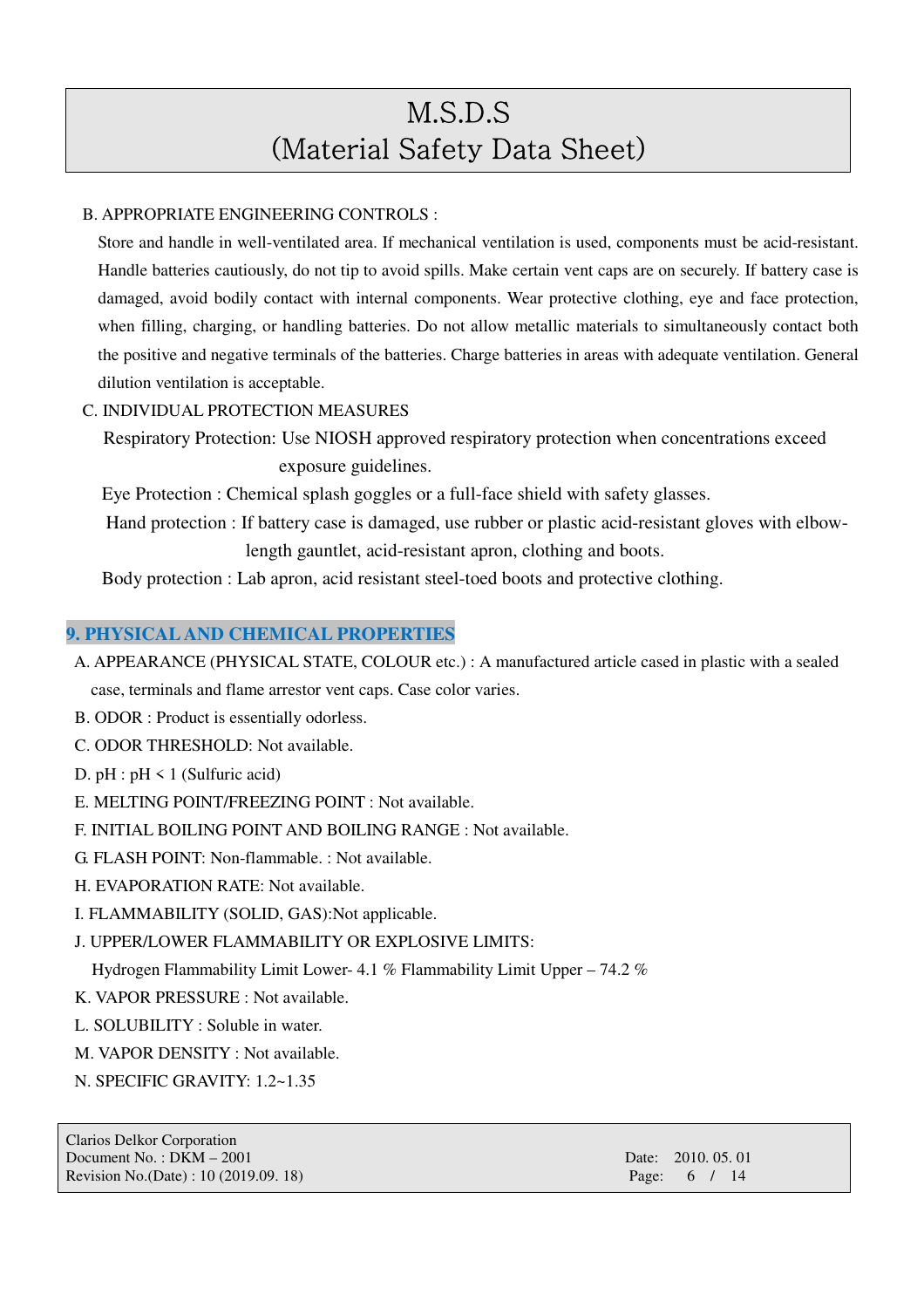- O. PARTITION COEFFICIENT OF n-OCTANOL/WATER: Not available.
- P. AUTO-IGNITION TEMPERATURE: Not applicable.
- Q. DECOMPOSITION TEMPERATURE: Not available.
- R. VISCOSITY: Not available.
- S. MOLECULAR WEIGHT: Mixture.

## **10. STABILITY AND REACTIVITY**

- A. CHEMICAL STABILITY & POSSIBILITY OF HAZARDOUS REACTIONS
	- : The sealed battery is considered stable at normal temperatures . Hazardous polymerization will not occur.
- B. CONDITIONS TO AVOID (STATIC DISCHARGE, SHOCK, VIBRATION etc.):
	- : Conditions to Avoid: Use only approved charging methods. Avoid overcharging. Avoid short-circuiting. Avoid sparks and other ignition sources. Keep away from oxidizing and reducing materials. Do not open, break or melt the casing.
- C. SUBSTANCES TO AVOID : Heat, open flames, sparks, strong oxidizing or reducing agents.
- D. HAZARDOUS DECOMPOSITION PRODUCTS
- : Can emit highly toxic fumes when heated. Combustion can

produce carbon dioxide and carbon monoxide. Will release an explosive hydrogen/oxygen gas mixture. Oxides of lead, lead and/or lead compounds may be released. Sulfuric acid may release sulfur dioxide and/or sulfur trioxide.

## **11.TOXICOLOGY INFORMATION**

A. Information on the likely routes of exposure

Toxicology Data: Wet storage batteries are sealed articles. Exposure to lead, acid and lead contaminated acid is not anticipated during normal storage, handling and intended use or maintenance of the battery. Battery recycling personnel should carefully follow established employer protocols when processing batteries and battery components.

Eye Effects : Sulfuric Acid - Severe eye irritant

Skin Effects : Sulfuric Acid - Extremely irritating, corrosive, and toxic to tissue, resulting in rapid destruction of tissue, causing severe burns. If much skin is involved, exposure is accompanied by shock, collapse and symptoms similar to those seen in severe burns. Repeated contact with dilute solutions can cause dermatitis.

| Clarios Delkor Corporation            |                    |
|---------------------------------------|--------------------|
| Document No.: $DKM - 2001$            | Date: 2010, 05, 01 |
| Revision No.(Date) : 10 (2019.09. 18) | Page: $7 / 14$     |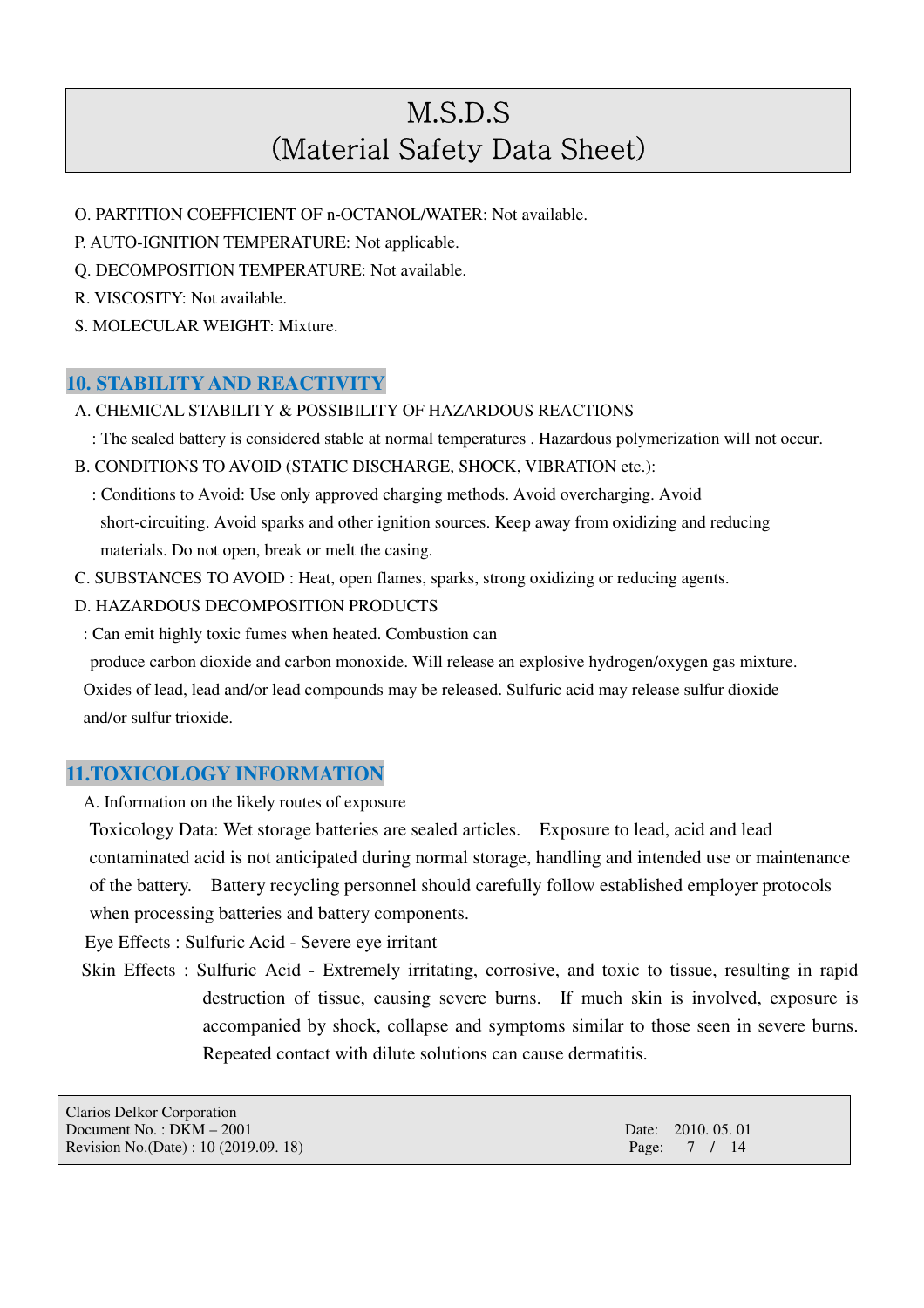Ingestion Effects:

Lead - Poison by ingestion in large dosages and with prolonged exposure leading to the same effects as seen in exposure by inhalation. Adults absorb 5-15% of ingested lead and retain less than 5%. Children absorb about 50% and retain about 30%.

Sulfuric Acid - Moderately toxic by ingestion.

Inhalation Effects:

Carcinogenicity:

Lead - For industry, inhalation is much more important than is ingestion. Systemic effects include loss of appetite, anemia, malaise, insomnia, headache, irritability, muscle and joint pains, tremors, flaccid paralysis without anesthesia, hallucinations and distorted perceptions, muscle weakness, gastritis and liver changes. Major organ systems affected are the nervous system, blood system and kidneys. Experimental evidence suggests that blood levels of lead below 10 µg/dL can lower the IQ scores of children. Low levels of lead impair neurotransmission and immune system function and may increase systolic blood pressure. Reversible kidney damage can occur from acute exposure. Chronic exposure can lead to irreversible vascular sclerosis, tubular cell atrophy, interstitial fibrosis, and glomerular sclerosis. Very heavy intoxication can sometimes be detected by formation of a dark line on the gum margins.

Sulfuric Acid - Experimental poison by inhalation. Repeated or prolonged inhalation of sulfuric acid mist can cause inflammation of the upper respiratory tract, leading to chronic bronchitis. Severe exposure may cause chemical pneumonitis. Erosion of tooth enamel due to strong acid fume exposure has been observed in industry. Workers exposed to low concentrations of the vapors gradually lose their sensitivity to its irritating action.

| $\cdots$           |                |                    |            |                                         |
|--------------------|----------------|--------------------|------------|-----------------------------------------|
| $\overline{CAS}$ # | Name           | <b>OSHA</b> Listed | NTP Listed | <b>IARC</b>                             |
| 7439-92-1          | Lead           | Yes                | No         | <sup>1</sup> 2B, Human Limited Evidence |
| 7664-93-9          | Sulfuric acid* | Yes                | No         | 1, Human Sufficient Evidence            |

\* Occupational exposures to strong-acid mists containing sulfuric acid have been associated with several respiratory tract cancers. However, there is no animal data supporting the carcinogenicity of sulfuric acid.

Sulfuric acid has been found to be non-mutagenic, and in two studies of workers employed in lead acid battery manufacture, no association between sulfuric acid mist exposure and respiratory tract cancers was observed.

| Clarios Delkor Corporation            |                    |
|---------------------------------------|--------------------|
| Document No.: $DKM - 2001$            | Date: 2010, 05, 01 |
| Revision No.(Date) : 10 (2019.09. 18) | Page: $8 / 14$     |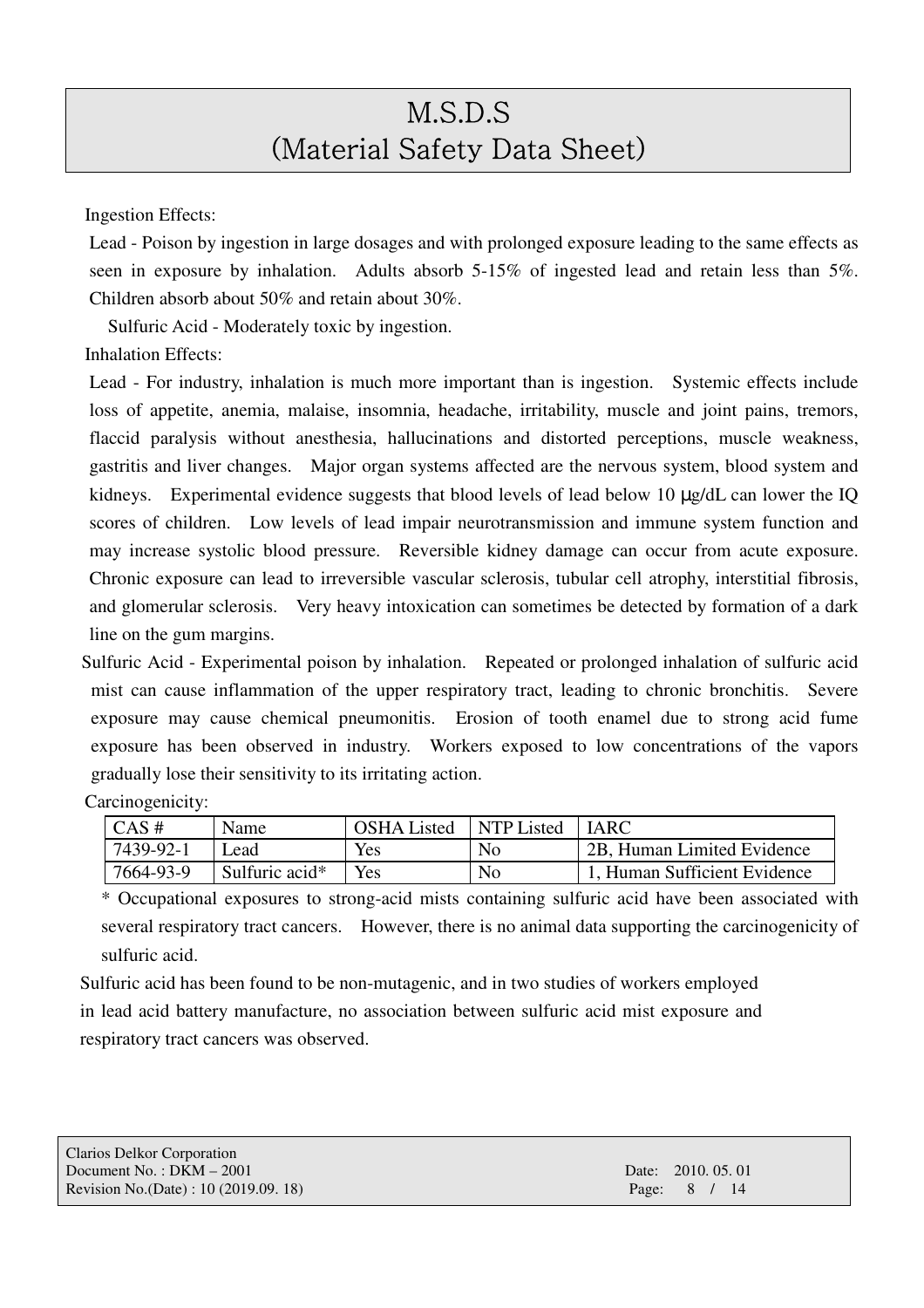Mutagenicity:

Lead - Human mutation data reported.

Reproductive Effects:

Lead - Severe toxicity can cause sterility, abortion, and neonatal mortality and morbidity. Experimental teratogen. Experimental reproductive effects. Pathological lesions have been found on male gonads.

Sulfuric Acid - Experimental teratogen.

B. Health Hazard Information

Acute toxicity (possible route of exposure)

Oral : 2140 mg/kg (Sulfuric acid)

Skin : Not available.

Inhalation : 0.347 mg/L(4hr)(rat)

Skin corrosion/irritation :  $pH \le 1$  (Sulfuric acid)

Serious eye damage/irritation : Sulfuric Acid( Severe irritation, burns, cornea damage, and blindness).

Sulfuric Acid: The International Agency for Research on Cancer (IARC) has classified "strong inorganic acid mist containing sulfuric acid" as a Category I carcinogen, a substance that is carcinogenic to humans. This classification does not apply to liquid forms of sulfuric acid or sulfuric acid solutions contained within a battery. Inorganic acid mist (sulfuric acid mist) is not generated under normal use of this product. Misuse of the product, such as overcharging, may result in the generation of sulfuric acid mist.

Lead Compounds: Lead is listed as a Group 2A- carcinogen, likely in animals at extreme doses. Per the guidance found in OSHA 29 CFR 1910.1200 Appendix F, this is approximately equivalent to GHS Category 1A. Proof of carcinogenicity in humans is lacking at present.

IARC Monographs. Overall Evaluation of Carcinogenicity

Lead (CAS 7439-92-1) : 2A Probably carcinogenic to humans.

OSHA Specifically Regulated Substances (29 CFR 1910.1001-1050) : Not listed.

Reproductive toxicity : May damage fertility or the unborn child.

Specific target organ toxicity - single exposure :No data available.

Specific target organ toxicity -repeated exposure

Lead: May cause damage to organs (blood, central nervous system) through prolonged or repeated exposure. Aspiration hazard : Not classified.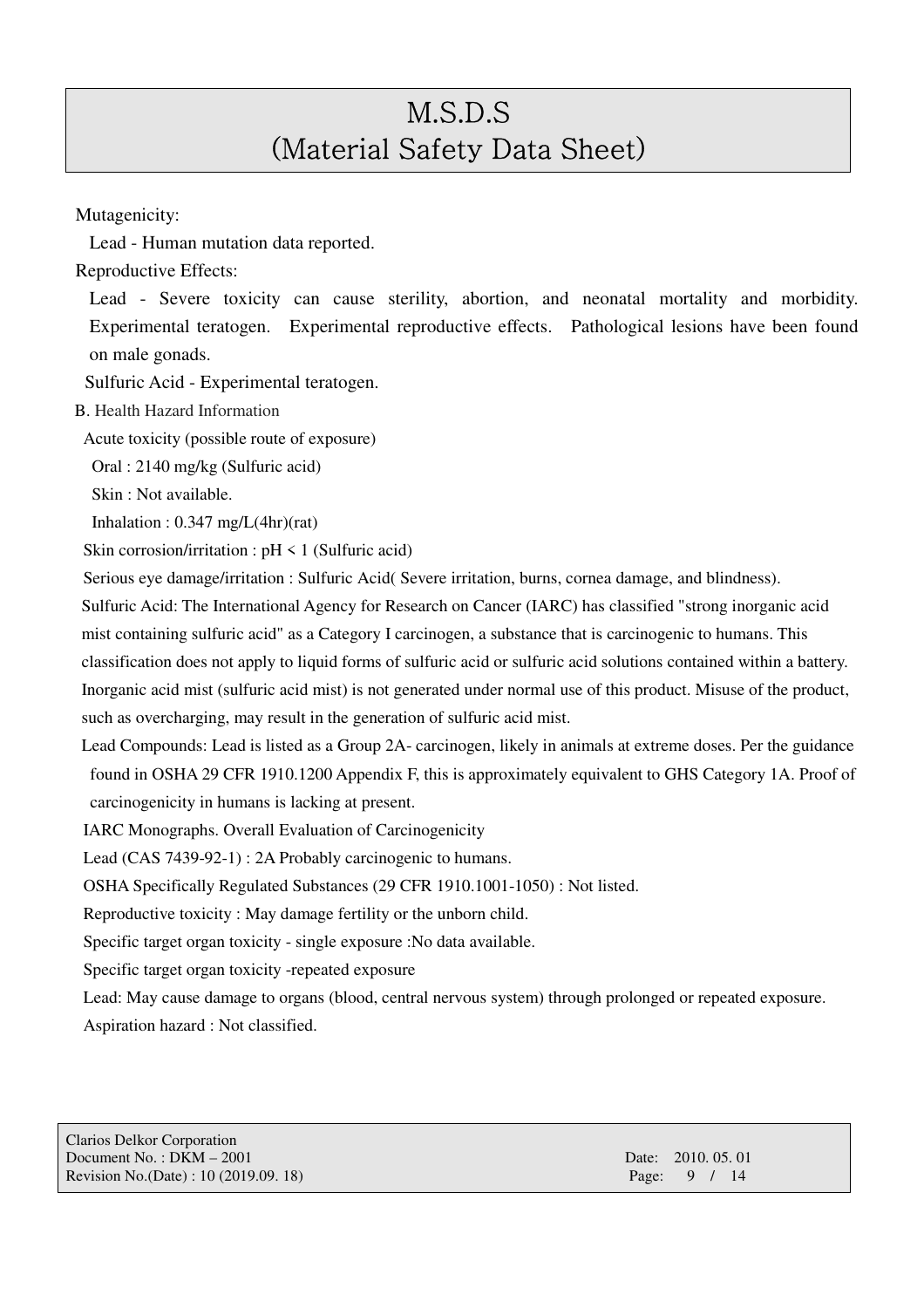## **12. ECOLOGICAL INFORMATION**

- A. Aquatic/terrestrial ecology toxicity Fish : Lead(LC50 2.2 ㎎/ℓ 96 hr, Sufuric Acid LC50 16 ㎎/ℓ 96 hr) Daphnia : Lead(LC50 2.2  $\text{mg}/\ell$  96 hr, Sufuric Acid LC50 200  $\text{mg}/\ell$  48 hr) Algae : Not available. B. Persistence and degradability Persistence: Lead(Log Kow 2.98, Sufuric Acid Log Kow 1.43) Degradability: Not available. C. Bioaccumulative potential: Not available. D. Mobility in soil: Not available.
- E. Other hazardous effects : Not available.

## **13. DISPOSAL CONSIDERATIONS**

A. DISPOSAL METHODS : Wet storage batteries are recyclable and should be turned over to a licensed battery recycler. Do not incinerate.

B. PRECAUTIONS (INCLUDING DISPOSAL OF CONTAMINATED CONTAINER OR PACKAGE) Sulfuric acid: Neutralize as for a spill; collect residue and place in suitable container; dispose as hazardous waste in accordance with local, state and federal regulations. Do not flush lead contaminated acid into the sewer.

## **14. TRANSPORT INFORMATION**

A.UN NUMBER : UN 2800

B.UN PROPER SHIPPING NAME : Batteries, Wet, Non-spillable electric storage

C.TRANSPORT HAZARD CLASS(ES): 8

D.PACKING GROUP (IF APPLICABLE):None.

E.MARINE POLLUTANT SUBSTANCES (APPLICABLE/NOT APPLICABLE): Not Applicable.

F.SPECIAL PRECAUTIONS FOR USER:Not available.

AGM batteries are non-spillable batteries (special provision 238)and are exempted from all

ADR/RID provisions if they are protected from short circuit

 AGM batteries are non-spillable batteries (special provision A67)and are exempted from all IATA DGR Code if they are protected from short circuit

AGM batteries are non-spillable batteries (special provision 238)and are exempted from all IMDG Code if they are protected from short circuit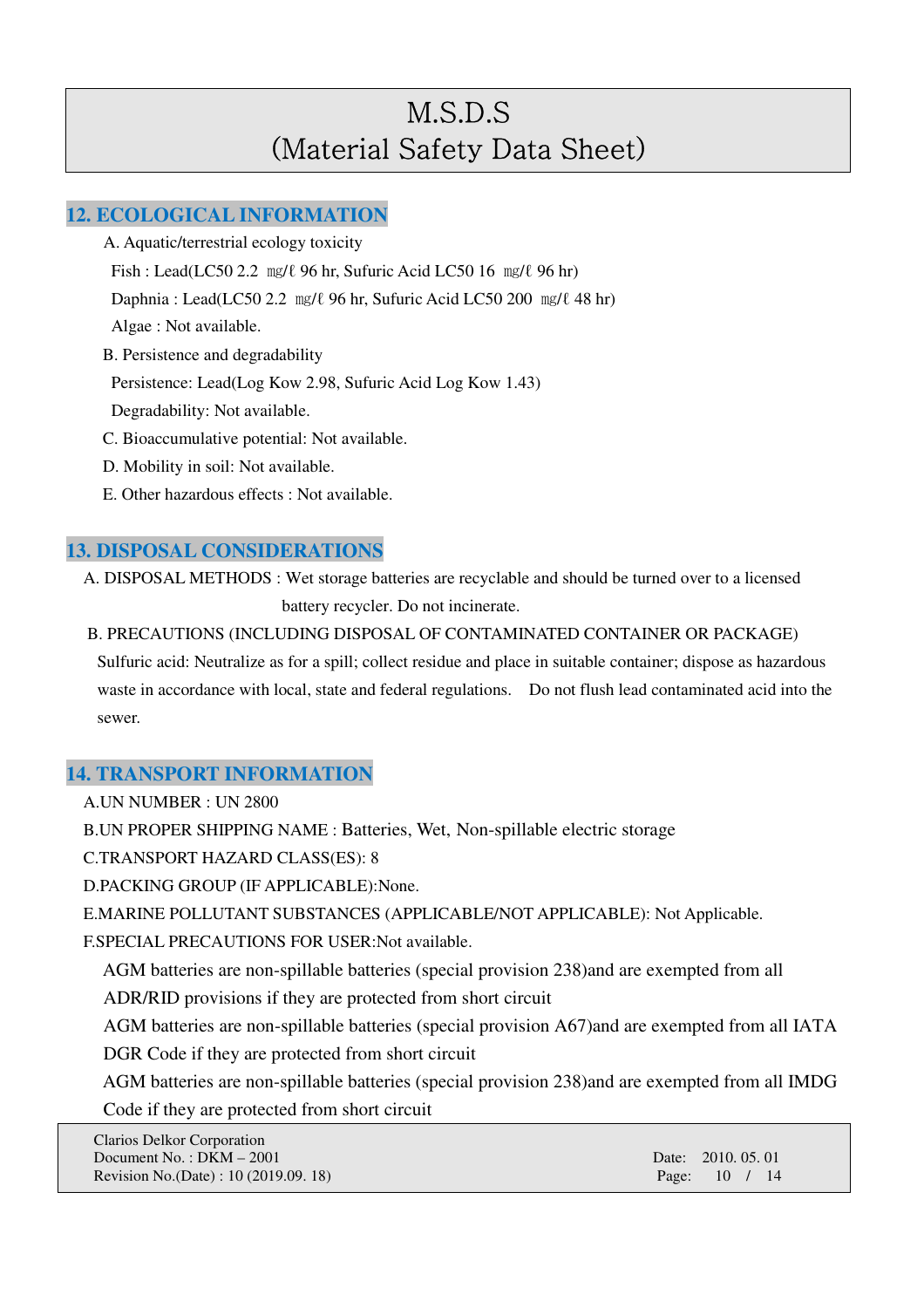#### Notice:

### **Special provision 238 ADR/RID/IMDG Code:**

a.) Batteries can be considered as non-spillable provided that they are capable of withstanding the vibration and pressure differential test given below, without leakage of battery fluid **Vibration test:** The battery is rigidly clamped to the platform of a vibration machine and a simple harmonic motion having an amplitude of 0.8 mm (1.6 mm maximum total excursion) is applied. The frequency is varied at the rate of 1 Hz/min between the limits of 10 Hz and 55 Hz. The entire range of frequencies and return is traversed in  $95 \pm 5$  minutes for each mounting position (direction of vibration) of the battery. The battery is tested in three mutually perpendicular positions (to include testing with fill openings and vents, if any, in an inverted position) for equal time periods.

**Pressure differential test:** Following the vibration test, the battery is stored for six hours at 24 °C  $\pm$  4 °C while subjected to a pressure differential of at least 88 kPa. The battery is tested in three mutually perpendicular positions (to include testing with fill openings and vents, if any, in an inverted position) for at least six hours in each position.

- NOTE: Non-spillable type batteries which are an integral part of and necessary for the operation of mechanical or electronic equipment, shall be securely fastened in the battery holder on the equipment and protected in such a manner as to prevent damage and short circuits.
- b.) Non-spillable batteries are not subject to the requirements of ADR if , at a temperature of 55°C, the electrolyte will not f low from a ruptured or cracked case and there is no free liquid to f low and if , as packaged for carriage, the terminals are protected from short circuit .

### **A67 IATA DGR:**

A67 Non-spillable batteries meeting the requirements of Packing instruct ion 872 are not subject to these Regulations if , at a temperature of 55°C (131°F) , the electrolyte will not flow from a ruptured or cracked case. The battery must not contain any free or unabsorbed liquid. Any electrical battery or batter y powered device, equipment or vehicle having the potential of dangerous evolution of heat must be prepared for transport so as to prevent: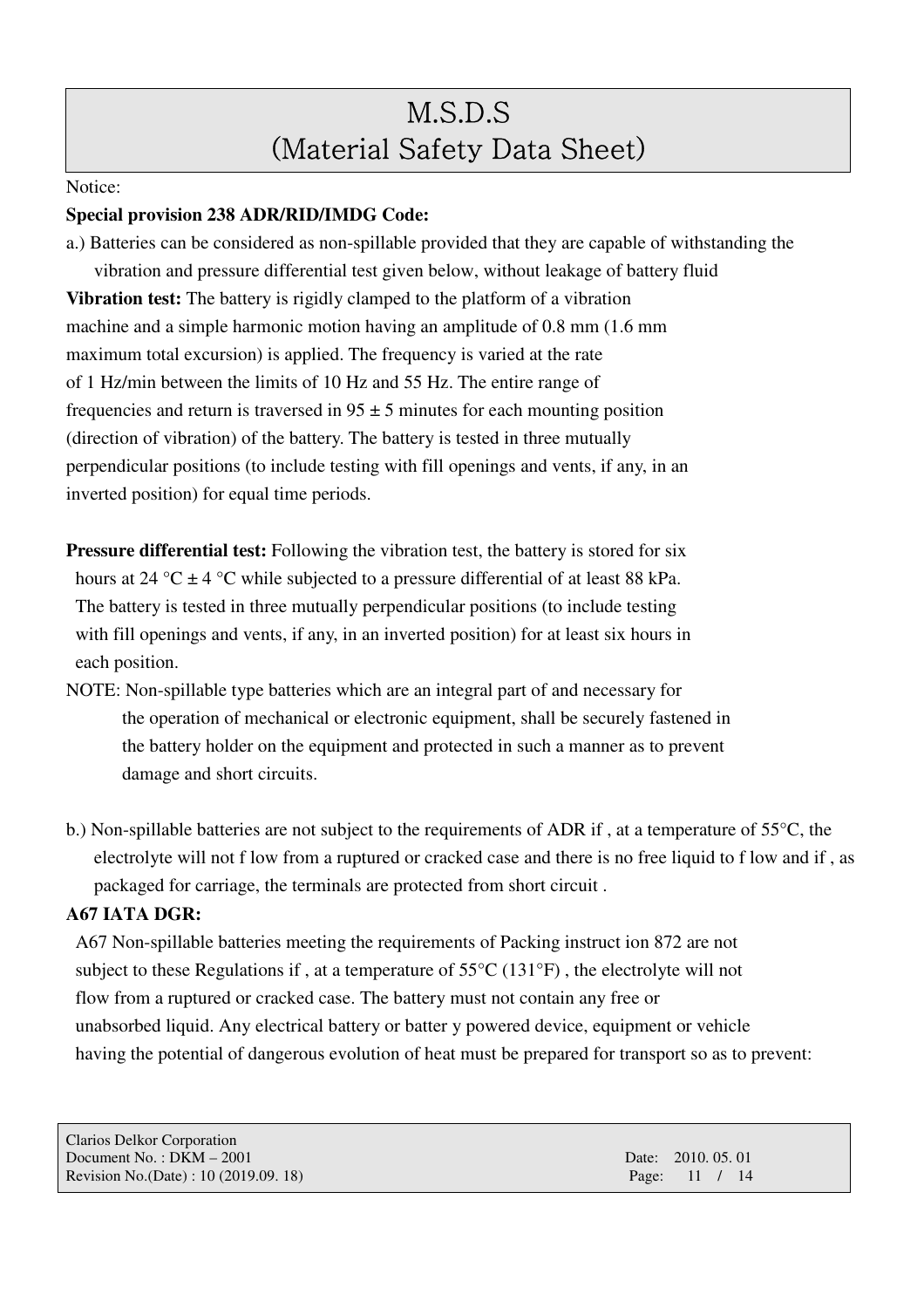a) A short circuit (e.g. in the case of batteries, by the effective insulation of exposed terminals; or in the case of equipment, by disconnection of the battery and protection of exposed terminals); and

### b) Unintentional activation

The words "Not Restricted" and the Special Provision number must be included in the description

## **15. REGULATORY INFORMATION**

TSCA Inventory Status: All ingredients are listed on the EPA TSCA Inventory

EPA Hazard Categories: Immediate (acute) health hazard: Yes Delayed (chronic) health hazard: Yes Fire hazard: No Sudden release of pressure hazard: No Reactive hazard: No

#### SARA 311/312: Extremely Hazardous Substances

| $\Delta S$ # | Name          | RÇ       | TÞC      |
|--------------|---------------|----------|----------|
| 7664-93-9    | Sulfuric acid | 1000 lbs | 1000 lbs |

### CERCLA Section 103: Hazardous Substances List

| CAS#      | Name          | Percent     | <b>RO</b>  |
|-----------|---------------|-------------|------------|
| 7439-92-1 | Lead          | $50 - 60\%$ | $10$ lbs   |
| 7664-93-9 | Sulfuric acid | $12 - 18\%$ | $1000$ lbs |

### Great Lakes Persistent Toxics - Metals:

| CAS#      | Name | Percent |
|-----------|------|---------|
| 7439-92-1 | Lead | 50~60%  |

Volatile Organic Compound (VOC): Not applicable WHMIS: Controlled as a manufactured article

#### Canadian Environmental Protection Act (CEPA):

| 7 A S #        | Name | Schedule          |
|----------------|------|-------------------|
| 92.<br>7439-9. | Lead | I and III part II |

| Clarios Delkor Corporation           |                    |  |
|--------------------------------------|--------------------|--|
| Document No.: $DKM - 2001$           | Date: 2010, 05, 01 |  |
| Revision No.(Date): 10 (2019.09. 18) | Page: 12 / 14      |  |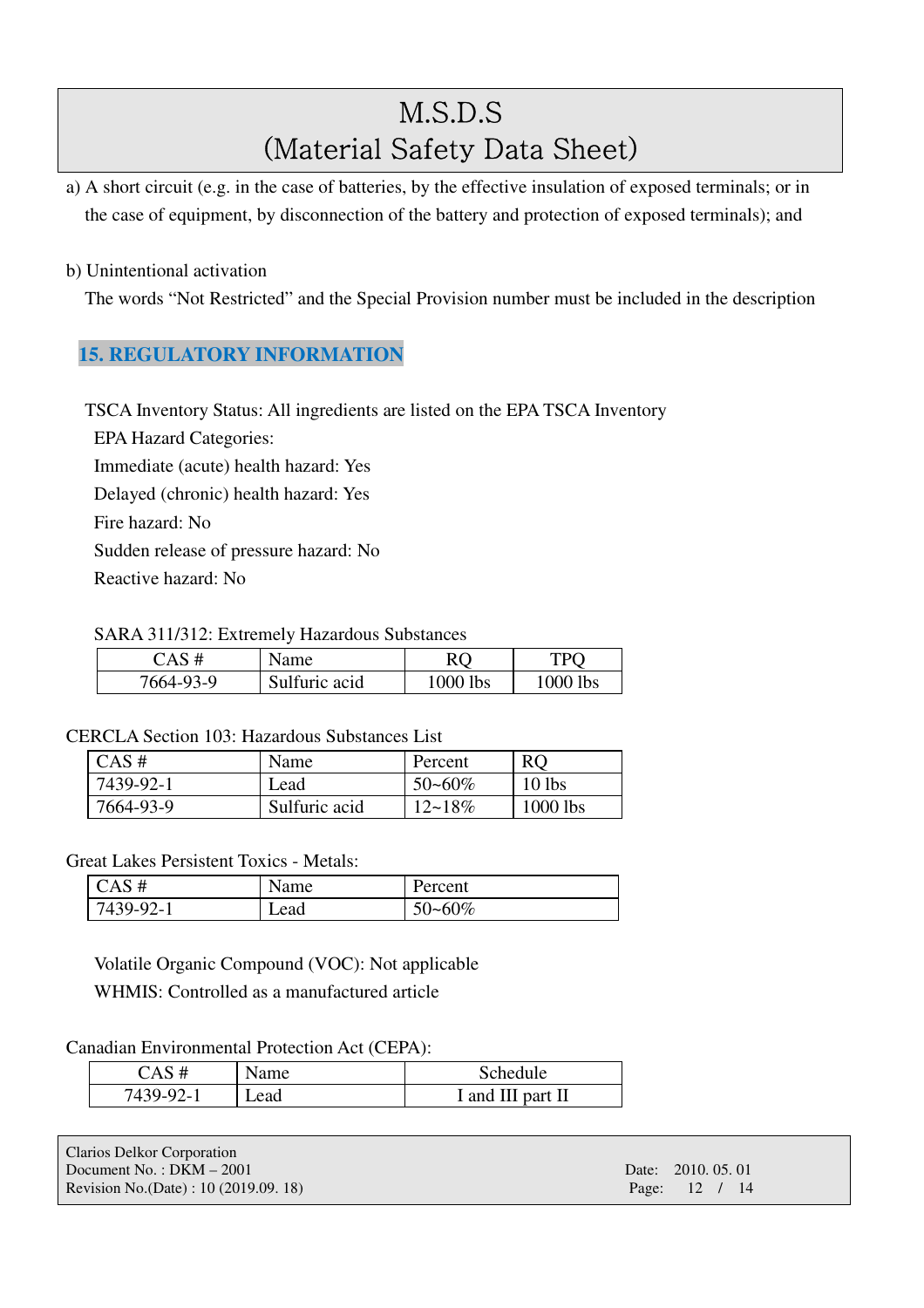California Proposition 65 - Reproductive Toxicants

| #<br>А          | Name | Percent     |
|-----------------|------|-------------|
| 7439-<br>. 2- L | Lead | $50 - 60\%$ |

### Proposition 65 Warning:

Battery posts, terminals, and related accessories contain lead and lead compounds, chemicals known to the State of California to cause cancer and reproductive harm. Wash hands after handling.

### New Jersey Right-to-Know Hazardous Substances

| CAS#      | Name          | Percent     |
|-----------|---------------|-------------|
| 7439-92-1 | Lead          | $50 - 60\%$ |
| 7664-93-9 | Sulfuric acid | $12 - 18\%$ |

### Massachusetts Substance List

| $CAS \#$  | Name          | Percent     |
|-----------|---------------|-------------|
| 7439-92-1 | Lead          | $50 - 60\%$ |
| 7664-93-9 | Sulfuric acid | $12 - 18\%$ |

### Pennsylvania Hazardous Substances

| $CAS \#$  | Name          | Percent     |
|-----------|---------------|-------------|
| 7439-92-1 | Lead          | $50 - 60\%$ |
| 7664-93-9 | Sulfuric acid | $12 - 18\%$ |

### Ontario Designated Substance

|           | vame | Percent     |
|-----------|------|-------------|
| $7439-92$ | Lead | $50 - 60\%$ |

## EINECS/EU: Listed (EINECS No. 231-100-4(LEAD),231-639-5(Sulfuric ACID)

ENCS/JAPAN: Listed

AICS/AUSTRALIA: Listed

DSL/CANADA: Listed

IECSC/CHINA: Listed

PICCS/PHILIPPINES: Listed

KECI/S.KOREA: Listed (KE-21887(LEAD) , KE-32570(Sulfuric acid)

| Clarios Delkor Corporation            |                    |
|---------------------------------------|--------------------|
| Document No.: $DKM - 2001$            | Date: 2010, 05, 01 |
| Revision No.(Date) : 10 (2019.09. 18) | Page: 13 / 14      |